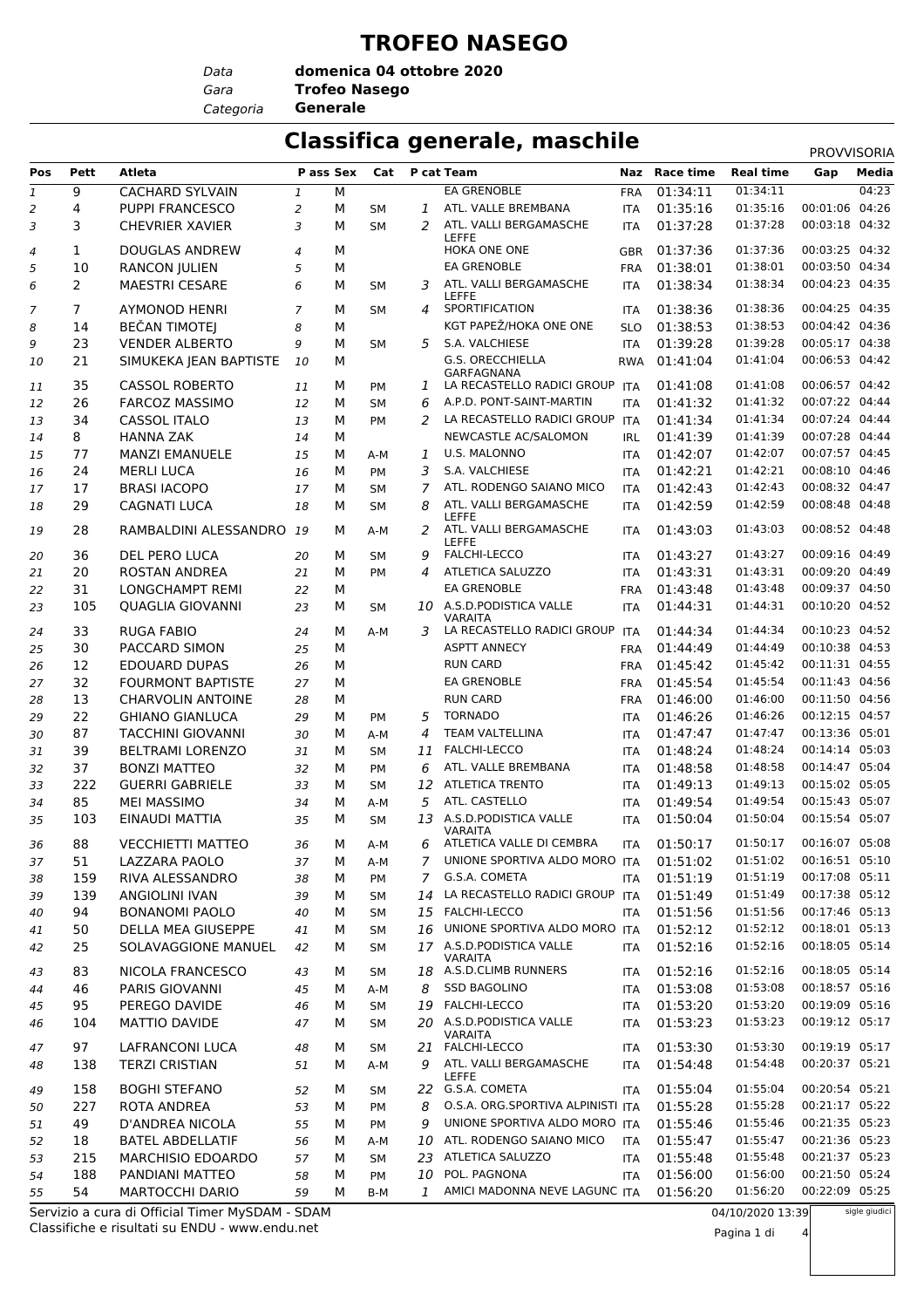### **Classifica generale, maschile** PROVVISORIA

|     |      |                                                 |           |   |           |     |                                     |            |               |                    | <b>FNUVVIJUNIA</b> |               |
|-----|------|-------------------------------------------------|-----------|---|-----------|-----|-------------------------------------|------------|---------------|--------------------|--------------------|---------------|
| Pos | Pett | Atleta                                          | P ass Sex |   | Cat       |     | P cat Team                          |            | Naz Race time | <b>Real time</b>   | Gap                | Media         |
| 56  | 157  | <b>GEMMA FEDERICO</b>                           | 60        | М | A-M       | 11  | ATLETICA WINNER FOLIGNO             | <b>ITA</b> | 01:56:27      | 01:56:27           | 00:22:16 05:25     |               |
| 57  | 68   | <b>DAZIANO AMILCARE</b>                         | 62        | М | B-M       | 2   | A.S.D.RIGAUDO I LOVE SPORT          | <b>ITA</b> | 01:56:59      | 01:56:59           | 00:22:49 05:27     |               |
|     |      | <b>ROMANO</b>                                   |           |   |           |     |                                     |            |               |                    |                    |               |
| 58  | 119  | <b>BONTEMPI FILIPPO</b>                         | 64        | М | B-M       | 3   | ATL. PARATICO                       | <b>ITA</b> | 01:57:13      | 01:57:13           | 00:23:03 05:27     |               |
| 59  | 137  | <b>FREDDI FABIANO</b>                           | 65        | M |           |     | <b>RUN CARD</b>                     | <b>ITA</b> | 01:57:37      | 01:57:37           | 00:23:26 05:28     |               |
| 60  | 226  | <b>BONETTI ANDREA</b>                           | 67        | м | SΜ        |     | 24 ATLETICA BRESCIA MARATHON        | <b>ITA</b> | 01:58:55      | 01:58:55           | 00:24:44 05:32     |               |
| 61  | 212  | PEDERSOLI GIANFRANCO                            | 68        | М | A-M       |     | 12 U.S. MALONNO                     | <b>ITA</b> | 01:58:58      | 01:58:58           | 00:24:47 05:32     |               |
| 62  | 173  | <b>GIOVIO OSCAR</b>                             | 70        | М | A-M       |     | 13 ATL. CENTRO LARIO                | <b>ITA</b> | 01:59:08      | 01:59:08           | 00:24:57 05:33     |               |
| 63  | 200  | <b>BAZZOLI PATRIK</b>                           | 71        | М |           |     | <b>RUN CARD</b>                     | <b>ITA</b> | 01:59:21      | 01:59:21           | 00:25:10 05:33     |               |
| 64  | 216  | <b>BIONDI MARCO</b>                             | 72        | М | A-M       |     | 14 ATL. FRANCIACORTA                | <b>ITA</b> | 01:59:28      | 01:59:28           | 00:25:17 05:34     |               |
| 65  | 229  | <b>LIZZOLI FAUSTO</b>                           | 73        | М | B-M       | 4   | C.A. LIZZOLI                        | <b>ITA</b> | 01:59:58      | 01:59:58           | 00:25:48 05:35     |               |
| 66  | 70   | <b>GUERRUCCI MARCO</b>                          | 74        | М | A-M       |     | 15 G.S. ORECCHIELLA                 | <b>ITA</b> | 02:00:15      | 02:00:15           | 00:26:05 05:36     |               |
|     |      |                                                 |           |   |           |     | <b>GARFAGNANA</b>                   |            |               |                    |                    |               |
| 67  | 90   | SIGHEL LUCA                                     | 75        | М | A-M       | 16  | ATLETICA VALLE DI CEMBRA            | <b>ITA</b> | 02:00:44      | 02:00:44           | 00:26:33 05:37     |               |
| 68  | 217  | <b>TORCHIO ANDREA</b>                           | 76        | М | SM        | 25  | POLISPORTIVA COMUNALE OME ITA       |            | 02:00:46      | 02:00:46           | 00:26:35 05:37     |               |
| 69  | 198  | <b>GANINO ALESSANDRO</b>                        | 77        | М | PM        | 11  | <b>EVOLUTION SPORT TEAM</b>         | <b>ITA</b> | 02:00:54      | 02:00:54           | 00:26:43 05:38     |               |
| 70  | 40   | <b>MASSETTI MICHELE</b>                         | 78        | М | SМ        | 26  | LIBERTAS VALLESABBIA                | <b>ITA</b> | 02:00:55      | 02:00:55           | 00:26:44 05:38     |               |
| 71  | 202  | <b>MUTTI MAURIZIO</b>                           | 79        | М | A-M       |     | 17 ARIENI TEAM                      | <b>ITA</b> | 02:00:55      | 02:00:55           | 00:26:44 05:38     |               |
| 72  | 86   | <b>BANDINI NICOLO'</b>                          | 80        | M | <b>SM</b> |     | 27 ATL. CASTELLO                    | <b>ITA</b> | 02:01:01      | 02:01:01           | 00:26:50 05:38     |               |
|     |      |                                                 |           | м |           |     | <b>ATLETICA TRENTO</b>              |            | 02:01:55      | 02:01:55           | 00:27:44 05:41     |               |
| 73  | 223  | <b>BALDESSARI FRANCESCO</b>                     | 81        |   | SM        | 28  |                                     | <b>ITA</b> |               |                    |                    |               |
| 74  | 59   | PEDRAZZOLI FRANCESCO                            | 82        | М | A-M       | 18  | ATL. ALTA VALTELLINA                | <b>ITA</b> | 02:02:00      | 02:02:00           | 00:27:49 05:41     |               |
| 75  | 134  | <b>GRANDIS MATTEO</b>                           | 83        | М | <b>SM</b> | 29  | ATL. SUSA ADRIANO ASCHIERIS ITA     |            | 02:02:29      | 02:02:29           | 00:28:19 05:42     |               |
| 76  | 231  | <b>LIZZOLI LUCA</b>                             | 84        | М | PM        |     | 12 C.A. LIZZOLI                     | <b>ITA</b> | 02:02:34      | 02:02:34           | 00:28:23 05:42     |               |
| 77  | 237  | <b>TIBALDI MICHELE</b>                          | 85        | М |           |     | <b>RUN CARD</b>                     | <b>ITA</b> | 02:02:44      | 02:02:44           | 00:28:33 05:43     |               |
| 78  | 135  | <b>GUSMEO THOMAS</b>                            | 86        | М | SМ        |     | 30 G.S.A. COMETA                    | ITA        | 02:02:58      | 02:02:58           | 00:28:47 05:43     |               |
| 79  | 27   | <b>BOSSETTI MATTEO</b>                          | 89        | м | SM        |     | 31 ATL. VALLI BERGAMASCHE           | <b>ITA</b> | 02:03:20      | 02:03:20           | 00:29:09 05:44     |               |
|     |      |                                                 |           |   |           |     | <b>LEFFE</b>                        |            |               |                    |                    |               |
| 80  | 150  | <b>VIVIANI GRAZIANO</b>                         | 90        | М | A-M       | 19  | SPIRITO TRAIL ASD                   | <b>ITA</b> | 02:03:39      | 02:03:39           | 00:29:28 05:45     |               |
| 81  | 53   | <b>VISINTINI MARCO</b>                          | 92        | м | A-M       | 20  | UNIONE SPORTIVA ALDO MORO ITA       |            | 02:04:00      | 02:04:00           | 00:29:50 05:46     |               |
| 82  | 96   | <b>UGOLINI FILIPPO</b>                          | 93        | М | <b>SM</b> | 32  | <b>FALCHI-LECCO</b>                 | <b>ITA</b> | 02:04:27      | 02:04:27           | 00:30:17 05:48     |               |
| 83  | 197  | <b>BOTTARELLI DAVIDE</b>                        | 94        | M | <b>SM</b> | 33  | U. ATL. VALTROMPIA                  | <b>ITA</b> | 02:05:07      | 02:05:07           | 00:30:57 05:49     |               |
| 84  | 110  | <b>TOMASONI STEFANO</b>                         | 95        | м | B-M       | 5   | ATL. FRANCIACORTA                   | <b>ITA</b> | 02:05:09      | 02:05:09           | 00:30:58 05:50     |               |
| 85  | 48   | <b>CASSAN MATTEO</b>                            | 96        | М | <b>SM</b> | 34  | UNIONE SPORTIVA ALDO MORO ITA       |            | 02:05:11      | 02:05:11           | 00:31:00 05:50     |               |
| 86  | 102  | <b>BARRA ANDREA</b>                             | 98        | M | <b>SM</b> | 35  | A.S.D.PODISTICA VALLE               | <b>ITA</b> | 02:05:19      | 02:05:19           | 00:31:08 05:50     |               |
|     |      |                                                 |           |   |           |     | <b>VARAITA</b>                      |            |               |                    |                    |               |
| 87  | 122  | <b>GLASA ANDREJ</b>                             | 99        | м |           |     | ATL. PARATICO                       |            | 02:05:35      | 02:05:35           | 00:31:24 05:51     |               |
| 88  | 239  | NICOLETTI MARCELLO                              | 101       | м | SМ        |     | 36 FALCHI-LECCO                     | <b>ITA</b> | 02:06:07      | 02:06:07           | 00:31:57 05:52     |               |
| 89  | 206  | <b>SCALVINI ROBERTO</b>                         | 102       | м | A-M       | 21  | ATLETICA PERTICA BASSA              | <b>ITA</b> | 02:06:35      | 02:06:35           | 00:32:24 05:54     |               |
| 90  | 178  | PINI ALBERTO                                    | 103       | м | B-M       | 6   | ATL. VERBANO                        | <b>ITA</b> | 02:06:58      | 02:06:58           | 00:32:47 05:55     |               |
| 91  | 214  | <b>BENDOTTI MICHAEL</b>                         | 105       | М | A-M       | 22  | <b>ATLETICA LONATO</b>              | <b>ITA</b> | 02:08:03      | 02:08:03           | 00:33:53 05:58     |               |
| 92  | 127  | <b>SECCHI DAVIDE</b>                            | 106       | M | PM        |     | 13 ATL. PARATICO                    | <b>ITA</b> | 02:08:10      | 02:08:10           | 00:34:00 05:58     |               |
| 93  | 140  | <b>OCCIONI GIULIANO</b>                         | 108       | м | A-M       | 23. | LA RECASTELLO RADICI GROUP ITA      |            | 02:08:20      | 02:08:20           | 00:34:09 05:58     |               |
|     |      | <b>TOMASONI GUGLIELMO</b>                       |           |   |           |     | 24 ASD. TEAM ATLETICA GHEDESE ITA   |            |               | 02:08:38           | 00:34:28 05:59     |               |
| 94  | 176  |                                                 | 109       | м | A-M       |     |                                     |            | 02:08:38      |                    |                    |               |
| 95  | 76   | <b>BETTINSOLI ENRICO</b>                        | 111       | м | A-M       |     | 25 C.S. S.ROCCHINO                  | <b>ITA</b> | 02:10:00      | 02:10:00           | 00:35:49 06:03     |               |
| 96  | 185  | PAIONE GIUSEPPE                                 | 112       | м | A-M       |     | 26 ASD MISTERCAMP<br>CASTELFRENTANO | ITA        | 02:10:09      | 02:10:09           | 00:35:59 06:04     |               |
| 97  | 112  | <b>MARENGO LUCA</b>                             | 113       | м | A-M       |     | 27 A.S.D.PODISTICA VALLE            | <b>ITA</b> | 02:10:12      | 02:10:12           | 00:36:01 06:04     |               |
|     |      |                                                 |           |   |           |     | <b>VARAITA</b>                      |            |               |                    |                    |               |
| 98  | 80   | LORELLO IVAN                                    | 114       | м | A-M       |     | 28 100 % ANIMA TRAIL ASD            | ITA        | 02:10:15      | 02:10:15           | 00:36:04 06:04     |               |
| 99  | 131  | <b>MARRAS ALESSANDRO</b>                        | 115       | м | A-M       |     | 29 U.S. CARISOLO                    | <b>ITA</b> | 02:10:24      | 02:10:24           | 00:36:14 06:04     |               |
| 100 | 179  | FIORENTINI MARINO PAOLO 116                     |           | М | B-M       |     | 7 ASD ATLETICA PIDAGGIA 1528        | <b>ITA</b> | 02:10:27      | 02:10:27           | 00:36:16 06:04     |               |
| 101 | 91   | PASQUAZZO MICHELE                               | 117       | м | SΜ        | 37  | ATLETICA VALLE DI CEMBRA            | ITA        | 02:10:40      | 02:10:40           | 00:36:29 06:05     |               |
| 102 | 153  | <b>GALVAGNO RAUL</b>                            | 118       | м | SМ        | 38  | ATLETICA SALUZZO                    | ITA        | 02:10:43      | 02:10:43           | 00:36:33 06:05     |               |
| 103 | 169  | <b>NIBOLI SIMONE</b>                            | 119       | м | <b>SM</b> |     | 39 ATLETICA PERTICA BASSA           | ITA        | 02:10:52      | 02:10:52           | 00:36:41 06:06     |               |
|     | 164  | ZAMBELLI STEFANO                                | 121       | м |           |     | <b>RUN CARD</b>                     | ITA        | 02:12:28      | 02:12:28           | 00:38:17 06:10     |               |
| 104 |      |                                                 |           |   |           |     | ATL. O.S.G. GUANZATE                |            |               |                    | 00:39:00 06:12     |               |
| 105 | 250  | <b>ALBERTI FRANCESCO</b>                        | 122       | м | B-M       | 8   |                                     | ITA        | 02:13:11      | 02:13:11           |                    |               |
| 106 | 165  | <b>BARONI DANIELE</b>                           | 123       | м | B-M       | 9   | ATL. RIMINI NORD<br>SANTARCANGELO   | ITA        | 02:13:25      | 02:13:25           | 00:39:15 06:13     |               |
| 107 | 130  | <b>STEDILE ANTONIO</b>                          | 124       | м | B-M       |     | 10 U.S. CARISOLO                    | ITA        | 02:13:34      | 02:13:34           | 00:39:24 06:13     |               |
| 108 | 172  | <b>BAZZOLI DIEGO</b>                            | 125       | М |           |     | <b>RUN CARD</b>                     | ITA        | 02:14:08      | 02:14:08           | 00:39:57 06:15     |               |
| 109 | 221  | <b>GIOLITTI GIACOMO</b>                         | 126       | м | SМ        |     | 40 A.S.D. PODISTICA VALLE           | ITA        | 02:14:49      | 02:14:49           | 00:40:38 06:17     |               |
|     |      |                                                 |           |   |           |     | VARAITA                             |            |               |                    |                    |               |
| 110 | 225  | <b>BIELLA CRISTIAN</b>                          | 130       | м |           |     | <b>RUN CARD</b>                     | ITA        | 02:16:13      | 02:16:13           | 00:42:02 06:21     |               |
| 111 | 74   | <b>GIUSTI DANIELE</b>                           | 131       | м | B-M       |     | 11 G.S. ORECCHIELLA                 | ITA        | 02:16:28      | 02:16:28           | 00:42:17 06:21     |               |
|     |      |                                                 |           |   |           |     | GARFAGNANA                          |            |               |                    |                    |               |
| 112 | 235  | <b>MARTINELLI OSCAR</b>                         | 132       | м | B-M       |     | 12 ARIENI TEAM                      | ITA        | 02:16:35      | 02:16:35           | 00:42:24 06:22     |               |
| 113 | 115  | <b>SCINICA CRISTIAN</b>                         | 133       | м | A-M       | 30  | <b>SSD BAGOLINO</b>                 | ITA        | 02:17:07      | 02:17:07           | 00:42:57 06:23     |               |
| 114 | 211  | <b>CALUFETTI PIETRO</b>                         | 134       | м | B-M       |     | 13 U.S. MALONNO                     | ITA        | 02:17:21      | 02:17:21           | 00:43:10 06:24     |               |
|     |      | <b>GIACOMO</b>                                  |           |   |           |     |                                     |            |               |                    |                    |               |
| 115 | 114  | <b>BORDIGA DANIELE</b>                          | 135       | м | A-M       |     | 31 SSD BAGOLINO                     | <b>ITA</b> | 02:18:02      | 02:18:02           | 00:43:52 06:26     |               |
|     |      | Servizio a cura di Official Timer MySDAM - SDAM |           |   |           |     |                                     |            |               | $04/10/2020$ 13.39 |                    | sigle giudici |

Classifiche e risultati su ENDU - www.endu.net Servizio a cura di Official Timer MySDAM - SDAM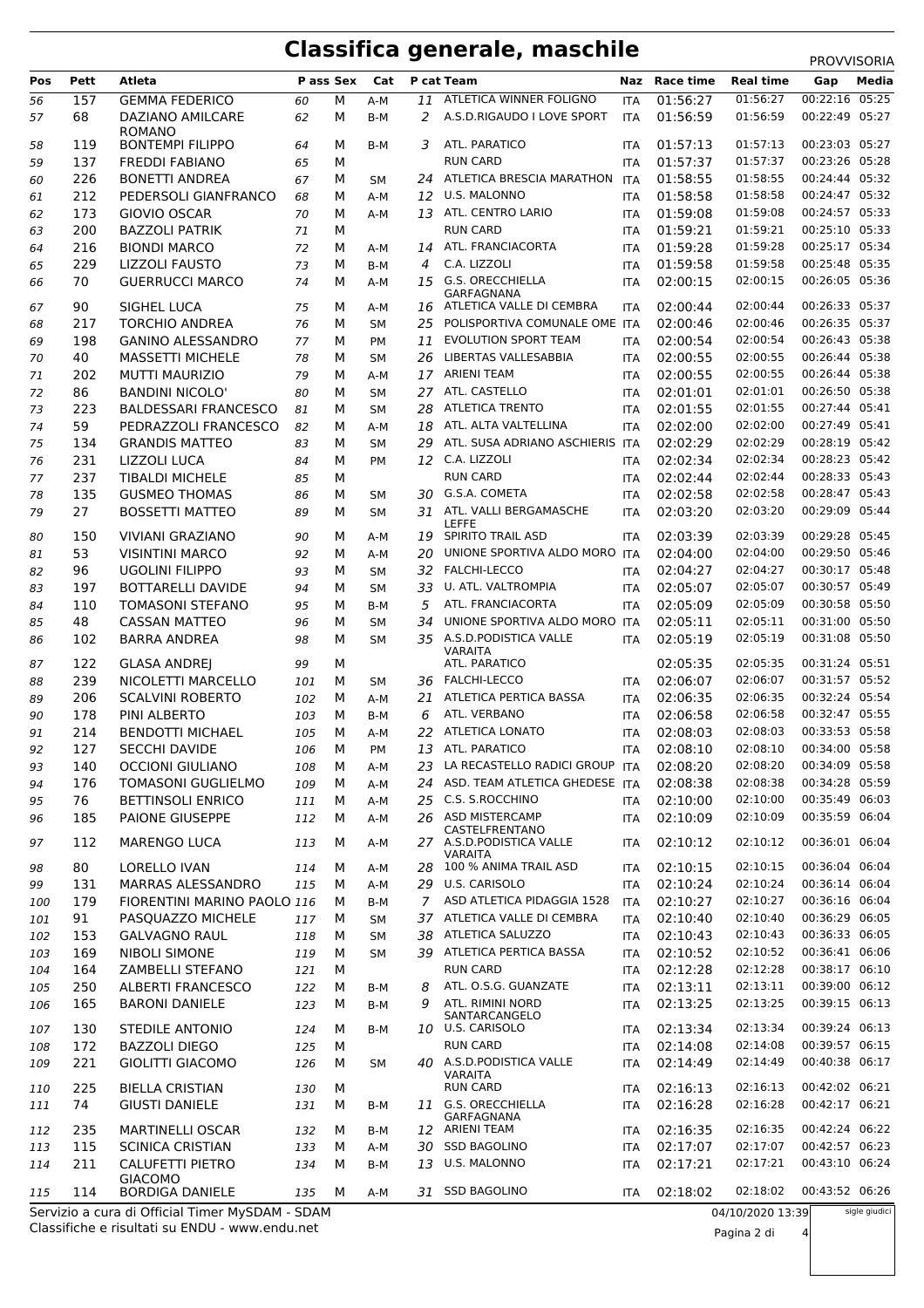# **Classifica generale, maschile** PROVVISORIA

| Pos        | Pett       | Atleta                                             | P ass Sex  |        | Cat              |                | P cat Team                                                         | Naz                      | <b>Race time</b>     | <b>Real time</b>     | Gap                              | Media         |
|------------|------------|----------------------------------------------------|------------|--------|------------------|----------------|--------------------------------------------------------------------|--------------------------|----------------------|----------------------|----------------------------------|---------------|
| 116        | 126        | PICCIONELLO CLAUDIO                                | 137        | М      | A-M              | 32             | ATL. PARATICO                                                      | <b>ITA</b>               | 02:18:20             | 02:18:20             | 00:44:09                         | 06:26         |
| 117        | 55         | <b>GIACOMINI MAURIZIO</b>                          | 138        | М      | B-M              | 14             | AMICI MADONNA NEVE LAGUNC ITA                                      |                          | 02:18:30             | 02:18:30             | 00:44:19 06:27                   |               |
| 118        | 57         | RICCADONNA ANDREA                                  | 139        | М      | A-M              | 33             | U.S. CARISOLO                                                      | <b>ITA</b>               | 02:18:56             | 02:18:56             | 00:44:45 06:28                   |               |
| 119        | 183        | <b>CAMPITELLI CAMILLO</b>                          | 141        | М      | B-M              | 15             | <b>ASD MISTERCAMP</b>                                              | <b>ITA</b>               | 02:19:07             | 02:19:07             | 00:44:56 06:29                   |               |
| 120        | 143        | <b>BONETTI TOMASO</b>                              | 142        | М      | A-M              | 34             | CASTELFRENTANO<br>RUNNING CAZZAGO SAN<br><b>MARTINO</b>            | <b>ITA</b>               | 02:19:24             | 02:19:24             | 00:45:13 06:29                   |               |
| 121        | 67         | <b>MAGGIORI JACOPO</b>                             | 143        | М      |                  |                | <b>RUN CARD</b>                                                    | <b>ITA</b>               | 02:19:30             | 02:19:30             | 00:45:19 06:30                   |               |
| 122        | 196        | <b>GIBELLINI MAURO</b>                             | 146        | м      | A-M              | 35             | ATL. RODENGO SAIANO MICO                                           | <b>ITA</b>               | 02:21:28             | 02:21:28             | 00:47:17 06:35                   |               |
| 123        | 66         | <b>FOLCHINI ALBERTO</b>                            | 148        | М      | A-M              | 36             | GARDA RUNNING A.S.D.                                               | <b>ITA</b>               | 02:22:01             | 02:22:01             | 00:47:50 06:37                   |               |
| 124        | 171        | <b>OMODEI LORENZO</b>                              | 150        | м      | B-M              | 16             | RUNNING CAZZAGO SAN<br><b>MARTINO</b>                              | <b>ITA</b>               | 02:22:07             | 02:22:07             | 00:47:56 06:37                   |               |
| 125        | 230        | LIZZOLI GIACOMINO                                  | 151        | м      | B-M              | 17             | C.A. LIZZOLI                                                       | <b>ITA</b>               | 02:22:51             | 02:22:51             | 00:48:41 06:39                   |               |
| 126        | 232        | MALUGANI GIOVANNI                                  | 154        | м      | <b>PM</b>        | 14             | C.A. LIZZOLI                                                       | <b>ITA</b>               | 02:23:32             | 02:23:32             | 00:49:21 06:41                   |               |
| 127        | 181        | <b>FONTANA GIANPAOLO</b>                           | 155        | М      | B-M              | 18             | S.A. VALCHIESE                                                     | <b>ITA</b>               | 02:23:37             | 02:23:37             | 00:49:27 06:41                   |               |
| 128        | 117        | <b>BARONI ANTONIO</b>                              | 156        | М      | C-M              | 1              | ATL. PARATICO                                                      | <b>ITA</b>               | 02:24:06             | 02:24:06             | 00:49:55 06:43                   |               |
| 129        | 152        | <b>TAMBURINI MARCO</b>                             | 158        | м      | B-M              | 19             | U.S. QUERCIA TRENTINGRANA                                          | <b>ITA</b>               | 02:24:33             | 02:24:33             | 00:50:22 06:44                   |               |
| 130        | 123        | <b>IEZZI PASQUALE</b>                              | 159        | М      | $C-M$            | 2              | ATL. PARATICO                                                      | <b>ITA</b>               | 02:24:36             | 02:24:36             | 00:50:25 06:44                   |               |
| 131        | 56         | <b>DELAI LUCA</b>                                  | 160        | М      | A-M              | 37             | G.S. MONTEGARGNANO                                                 | <b>ITA</b>               | 02:24:49             | 02:24:49             | 00:50:38 06:45                   |               |
| 132        | 109        | <b>ZUBANI STEFANO</b>                              | 161        | М      | A-M              | 38             | POLISPORTIVA COMUNALE OME ITA                                      |                          | 02:24:57             | 02:24:57             | 00:50:47 06:45                   |               |
| 133<br>134 | 156<br>175 | <b>VIAN ANDREA</b><br><b>MAFFEIS ANDREA</b>        | 162<br>163 | М<br>м | <b>SM</b><br>A-M | 39             | 41 GR. ESCURS. FALCHI<br><b>OLGINATESI</b><br><b>RUNNERS DESIO</b> | <b>ITA</b><br><b>ITA</b> | 02:25:04<br>02:25:11 | 02:25:04<br>02:25:11 | 00:50:53 06:45<br>00:51:00 06:46 |               |
| 135        | 238        | <b>CAROLI GIANLUCA</b>                             | 165        | M      | B-M              | 20             | ATL. PARATICO                                                      | <b>ITA</b>               | 02:25:28             | 02:25:28             | 00:51:17 06:46                   |               |
| 136        | 184        | PEDRONI SANDRO                                     | 166        | М      | B-M              | 21             | <b>ASD MISTERCAMP</b>                                              | <b>ITA</b>               | 02:25:38             | 02:25:38             | 00:51:28 06:47                   |               |
| 137        | 136        | <b>SACCHI MASSIMO</b>                              | 168        | M      | A-M              | 40             | CASTELFRENTANO<br>ATL. FRANCIACORTA                                | <b>ITA</b>               | 02:25:42             | 02:25:42             | 00:51:31 06:47                   |               |
| 138        | 71         | <b>DINU TIBERIU MIHAI</b>                          | 170        | М      |                  |                | <b>G.S. ORECCHIELLA</b>                                            | <b>ROM</b>               | 02:26:41             | 02:26:41             | 00:52:30 06:50                   |               |
| 139        | 93         | <b>CAPELLI MARCO</b>                               | 171        | М      | A-M              | 41             | GARFAGNANA<br>ATLETICA VALLE DI CEMBRA                             | <b>ITA</b>               | 02:27:12             | 02:27:12             | 00:53:01 06:51                   |               |
| 140        | 62         | <b>CHIODI CRISTIAN</b>                             | 172        | м      | A-M              | 42             | <b>FREE-ZONE</b>                                                   | <b>ITA</b>               | 02:27:32             | 02:27:32             | 00:53:21 06:52                   |               |
| 141        | 108        | <b>ZANARDINI MARCO</b>                             | 173        | м      | <b>SM</b>        | 42             | POLISPORTIVA COMUNALE OME ITA                                      |                          | 02:28:29             | 02:28:29             | 00:54:18 06:55                   |               |
| 142        | 151        | <b>BUCCIO FABRIZIO</b>                             | 174        | М      |                  |                | <b>RUN CARD</b>                                                    | <b>ITA</b>               | 02:28:34             | 02:28:34             | 00:54:23 06:55                   |               |
| 143        | 195        | <b>OSIO TIZIANO</b>                                | 175        | М      | B-M              | 22             | POLISPORTIVA G.B. VIGHENZI                                         | <b>ITA</b>               | 02:29:27             | 02:29:27             | 00:55:17 06:58                   |               |
| 144<br>145 | 73<br>64   | <b>GIANNOTTI MARCO</b><br><b>TREBESCHI MICHELE</b> | 177<br>178 | м<br>м | B-M<br>A-M       | 23<br>43       | <b>G.S. ORECCHIELLA</b><br>GARFAGNANA<br>U.S. LA SPORTIVA          | <b>ITA</b><br><b>ITA</b> | 02:30:16<br>02:30:16 | 02:30:16<br>02:30:16 | 00:56:05 07:00<br>00:56:05 07:00 |               |
| 146        | 141        | <b>FERRAZZINI MICHELE</b>                          | 179        | м      | A-M              | 44             | NEW ATHLETICS SULZANO                                              | <b>ITA</b>               | 02:30:38             | 02:30:38             | 00:56:27 07:01                   |               |
| 147        | 101        | <b>RONCHI GUERINO</b>                              | 180        | М      | C-M              | 3              | ATL. DI LUMEZZANE                                                  | <b>ITA</b>               | 02:30:54             | 02:30:54             | 00:56:43 07:02                   |               |
| 148        | 160        | <b>GUARNERI EZIO</b>                               | 181        | м      |                  |                | <b>RUN CARD</b>                                                    | <b>ITA</b>               | 02:31:03             | 02:31:03             | 00:56:53 07:02                   |               |
| 149        | 147        | <b>BRANDOLINI ANDREA</b>                           | 182        | м      | <b>SM</b>        | 43             | <b>ASD INRUN</b>                                                   | <b>ITA</b>               | 02:31:05             | 02:31:05             | 00:56:54 07:02                   |               |
| 150        | 187        | <b>TESTA ARNALDO</b>                               | 183        | M      | A-M              | 45             | <b>CIRCOLO AMATORI PODISTI</b>                                     | <b>ITA</b>               | 02:31:31             | 02:31:31             | 00:57:20 07:03                   |               |
| 151        | 163        | <b>GALLIENA ANTONIO</b>                            | 184        | М      |                  |                | <b>RUN CARD</b>                                                    | <b>ITA</b>               | 02:31:45             | 02:31:45             | 00:57:34 07:04                   |               |
| 152        | 148        | <b>COSENZA MANUEL</b>                              | 185        | М      | A-M              |                | 46 ATL. GAVARDO '90 LIB.                                           | ITA                      | 02:31:47             | 02:31:47             | 00:57:36 07:04                   |               |
| 153        | 144        | <b>ROSSI LORENZO</b>                               | 186        | м      |                  |                | <b>RUN CARD</b>                                                    | <b>ITA</b>               | 02:31:52             | 02:31:52             | 00:57:42 07:04                   |               |
| 154        | 106        | <b>BARRA MAURO</b>                                 | 187        | м      | B-M              |                | 24 A.S.D.PODISTICA VALLE<br>VARAITA                                | ITA                      | 02:31:54             | 02:31:54             | 00:57:43 07:04                   |               |
| 155        | 146        | PETTINARI GIUSEPPE LUCA 190                        |            | м      | B-M              |                | 25 ATL. GAVARDO '90 LIB.                                           | <b>ITA</b>               | 02:32:59             | 02:32:59             | 00:58:48 07:07                   |               |
| 156        | 174        | <b>GUANA ALESSANDRO</b>                            | 191        | м      | B-M              |                | 26 ATL. RODENGO SAIANO MICO                                        | ITA                      | 02:33:03             | 02:33:03             | 00:58:52 07:08                   |               |
| 157        | 149        | <b>FINANZINI MANUEL</b>                            | 192        | м      | A-M              |                | 47 I LUPI LUMEZZANE                                                | ITA                      | 02:33:06             | 02:33:06             | 00:58:55 07:08                   |               |
| 158        | 107        | ROSSI MASSIMO                                      | 195        | м      | A-M              |                | 48 ATLETICA BRESCIA MARATHON                                       | ITA                      | 02:33:53             | 02:33:53             | 00:59:43 07:10                   |               |
| 159        | 121        | <b>CUNEGATTI CORNELIO</b>                          | 196        | м      | B-M              |                | 27 ATL. PARATICO                                                   | <b>ITA</b>               | 02:34:03             | 02:34:03             | 00:59:52 07:10                   |               |
| 160        | 189        | PEROTTI MICHELE                                    | 197        | м      | <b>SM</b>        | 44             | <b>BIONE TRAILERS TEAM</b>                                         | ITA                      | 02:35:51             | 02:35:51             | 01:01:40 07:15                   |               |
| 161        | 220        | <b>BERLANDA SILVANO</b>                            | 199        | м      | C-M              | $\overline{4}$ | A.S.D. S.S. LIMONESE                                               | ITA                      | 02:38:15             | 02:38:15             | 01:04:05 07:22                   |               |
| 162        | 111        | <b>GELOSINI SIMONE</b>                             | 201        | м      | A-M              | 49             | ATL. REGGIO ASD                                                    | ITA                      | 02:40:16             | 02:40:16             | 01:06:05 07:28                   |               |
| 163        | 186        | <b>FRANCESCHETTI OMAR</b>                          | 203        | м      | SM               |                | 45 S.A. VALCHIESE                                                  | <b>ITA</b>               | 02:41:17             | 02:41:17             | 01:07:07 07:31                   |               |
| 164        | 201        | <b>MASSA LUIGI</b>                                 | 204        | м      | A-M              |                | 50 U.S. LA SPORTIVA                                                | <b>ITA</b>               | 02:41:20             | 02:41:20             | 01:07:09 07:31                   |               |
| 165<br>166 | 72<br>79   | MOGGIA GIANNI<br><b>ANTONELLI MICHELE</b>          | 205<br>207 | м<br>м | B-M<br>A-M       |                | 28 G.S. ORECCHIELLA<br>GARFAGNANA<br>51 FREE-ZONE                  | <b>ITA</b><br>ITA        | 02:41:41<br>02:44:07 | 02:41:41<br>02:44:07 | 01:07:30 07:32<br>01:09:57 07:39 |               |
| 167        | 69         | <b>MORONE ALESSIO</b>                              | 210        | м      | B-M              |                | 29 ATLETICA CONCESIO 2009                                          | <b>ITA</b>               | 02:44:24             | 02:44:24             | 01:10:14 07:39                   |               |
| 168        | 207        | <b>CASTELLI ROBERTO</b>                            | 211        | м      | A-M              | 52             | <b>CAMPUS VARESE RUNNERS</b>                                       | ITA                      | 02:45:03             | 02:45:03             | 01:10:52 07:41                   |               |
| 169        | 116        | <b>BAITELLI ANGELO</b>                             | 214        | м      | B-M              |                | 30 ATL. PARATICO                                                   | <b>ITA</b>               | 02:46:30             | 02:46:30             | 01:12:19 07:45                   |               |
| 170        | 99         | <b>CIARDI FRANCESCO</b>                            | 216        | м      | A-M              |                | 53 ATL. DI LUMEZZANE                                               | <b>ITA</b>               | 02:46:57             | 02:46:57             | 01:12:46 07:46                   |               |
| 171        | 228        | <b>BASSU EFISIO</b>                                | 218        | М      | A-M              |                | 54 C.A. LIZZOLI                                                    | <b>ITA</b>               | 02:48:24             | 02:48:24             | 01:14:13 07:51                   |               |
| 172        | 65         | <b>IACOBELLI ERNESTO</b>                           | 219        | м      | A-M              |                | 55 U.S. LA SPORTIVA                                                | ITA                      | 02:48:30             | 02:48:30             | 01:14:19 07:51                   |               |
| 173        | 180        | TRIVELLA VIRGINIO                                  | 220        | м      | B-M              | 31             | RUNNING PREALPINO ASD                                              | <b>ITA</b>               | 02:49:14             | 02:49:14             | 01:15:03 07:53                   |               |
| 174        | 210        | PALANDI PIETRO                                     | 222        | м      | B-M              |                | 32 ATL. CELLATICA                                                  | <b>ITA</b>               | 02:51:01             | 02:51:01             | 01:16:51 07:58                   |               |
| 175        | 47         | <b>FRANCESCO</b><br><b>ANGELI MAURO</b>            | 223        | м      | B-M              | 33             | ATL. REBO GUSSAGO                                                  | ITA                      | 02:51:12             | 02:51:12             | 01:17:01 07:58                   |               |
|            |            | Servizio a cura di Official Timer MySDAM - SDAM    |            |        |                  |                |                                                                    |                          |                      | 04/10/2020 13:39     |                                  | sigle giudici |

Classifiche e risultati su ENDU - www.endu.net Servizio a cura di Official Timer MySDAM - SDAM